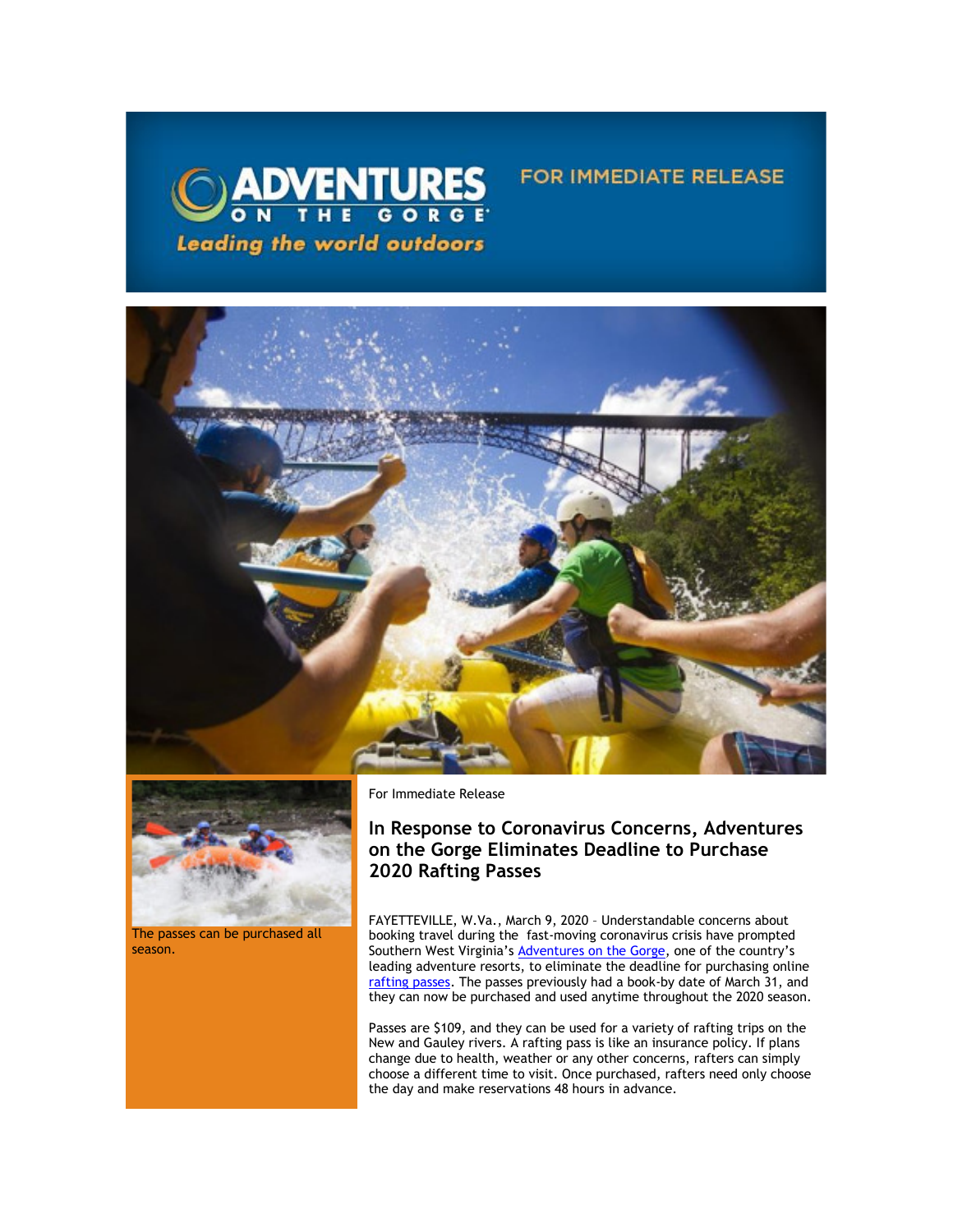

Rafting trips for all skill levels are available.

"Rafting and other outdoor adventures are a good choice for pragmatic travelers who crave the joy of travel but are reluctant to commit to a trip as the crisis continues to unfold," said Roger Wilson, CEO of Adventures on the Gorge. "In light of the concerns, this summer is an especially good year to consider crowd-free adventures in natural settings like whitewater rafting."

"Rafting and other outdoor adventures are a good choices for pragmatic travelers who crave the joy of travel but are reluctant to commit to a trip as the crisis continues to unfold," said Roger Wilson, CEO of Adventures on the Gorge. "In light of the concerns, this summer is an especially good year to consider crowd-free adventures in natural settings like whitewater rafting."

Wilson noted that most guests travel by car on West Virginia's famous country roads to get to the rural resort. Air travelers fly to Charleston, W. Va.'s Yeager Airport (CRW), which is about a 70-minute drive from the resort. "Car travel will be popular this summer, and this is a fun, scenic and inspirational destination for road-trippers," he said.

New River rafting is generally available daily from April 1 through Oct. 1, and Gauley River rafting begins in mid-May and ends in the fall at the conclusion of Gauley Season.

The passes are not valid for Saturdays on the Gauley during September, and a \$15 upgrade charge will be applied for Saturday New River trips June 20-August 8, 2020.

The passes are not transferrable, but they may be purchased as gifts.

### **Rafting the New River**

The intensity of the whitewater depends on the time of the year. The New River includes [Lower](https://click.icptrack.com/icp/relay.php?r=13440961&msgid=449319&act=3SPQ&c=1378153&destination=https%3A%2F%2Fwww.adventuresonthegorge.com%2Fadventures%2Fwhitewater-rafting%2Flower-new-river-white-water-rafting) and [Upper](https://click.icptrack.com/icp/relay.php?r=13440961&msgid=449319&act=3SPQ&c=1378153&destination=https%3A%2F%2Fwww.adventuresonthegorge.com%2Fadventures%2Fwhitewater-rafting%2Fupper-new-river-white-water-rafting) sections. On the Lower New River, there is often big whitewater in the spring and early summer with intermittent long, calm pools for swimming and floating. The Upper New River is much calmer throughout the season, making this section a good choice for families with children as young as six.

### **Rafting the Gauley River**

Adventures on the Gorge also offers **Gauley River** rafting trips beginning in mid-May. During a wet year, paddlers can count on intense, technically challenging whitewater during the spring. As summer approaches, there are typical trends in the amount of flow resulting in tighter channels of water, steeper drops and the use of a variety of boats includes duckies and smaller rafts.

During the fall, however, the river is transformed during "Gauley Season" when Summersville Dam schedules weekends-only releases of water into the river to create some of the biggest whitewater found anywhere in the world.

## **More Activities**

Aerial adventures, rock climbing/rappelling, lake adventures, guided hiking, mountain biking, paintball and stand-up paddle boarding (SUP) are available as well.

AOTG also offers a variety o[f cabins](https://click.icptrack.com/icp/relay.php?r=13440961&msgid=449319&act=3SPQ&c=1378153&destination=https%3A%2F%2Fadventuresonthegorge.com%2Flodging%2F) as well a[s pre-paid meal plans.](https://click.icptrack.com/icp/relay.php?r=13440961&msgid=449319&act=3SPQ&c=1378153&destination=https%3A%2F%2Fadventuresonthegorge.com%2Foffers-and-discounts%2F) To book adventures, accommodations or packages, call 1-855-379-8738.

###

**What to know about Adventures on the Gorge**